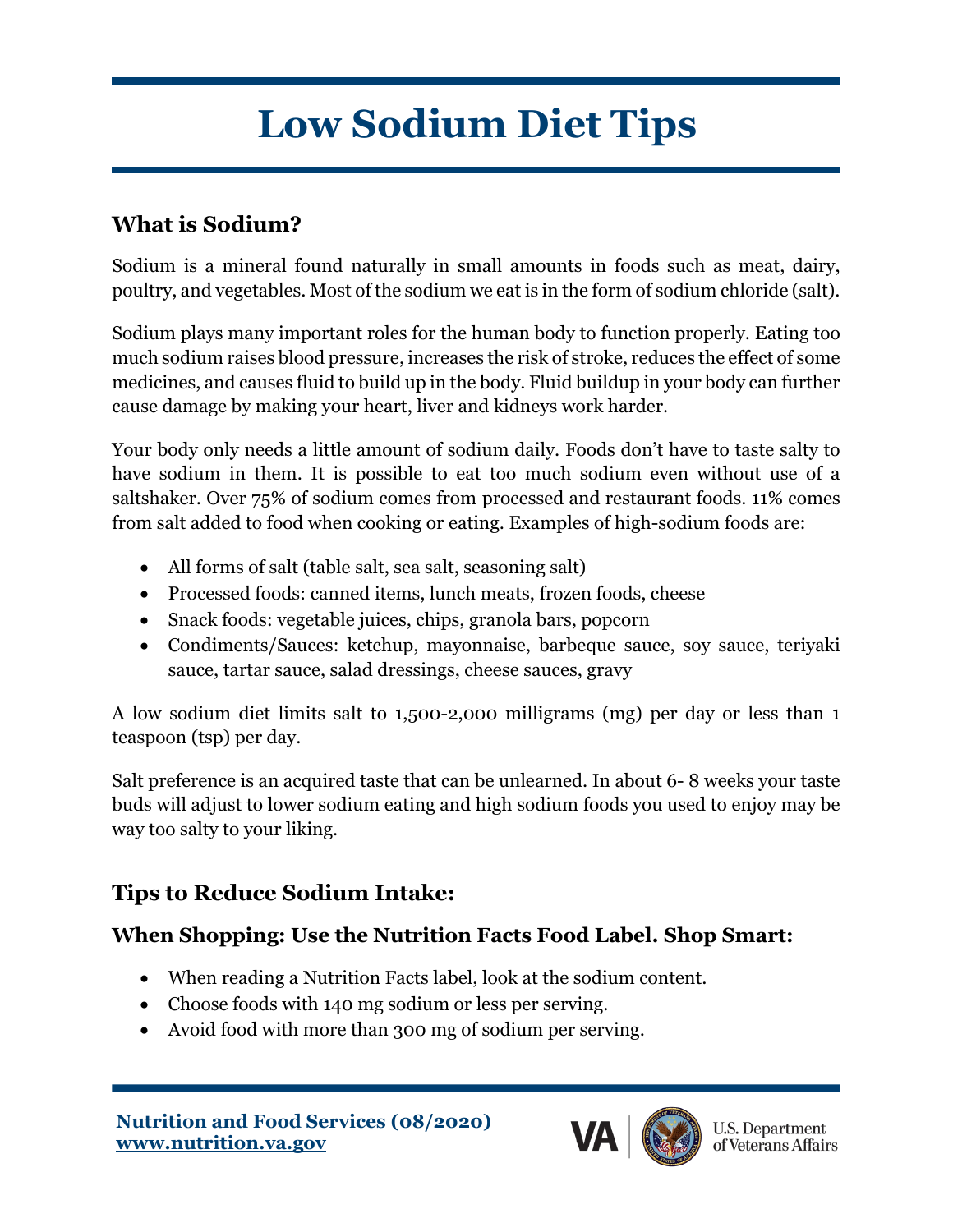- Check the serving size on the Nutrition Facts Label. The amount of sodium listed on the label is per serving not for total servings found in packaged item. Some Nutrition Facts Labels may also indicate the total amount of sodium in the package.
- Use % Daily Value (% DV) of sodium on food labels to help you quickly compare brands or products.
- Choose foods with 5% or less Daily Value sodium, these are low sodium.
- Avoid foods with 20% or higher Daily Value sodium, these are high sodium.
- Claims on food labels about sodium can help guide you.
- Products that state salt-free, sodium-free, low sodium and very low sodium have less than 140 mg per serving.
- Products that have the words unsalted, no salt added, reduced sodium or lower sodium may still be high in sodium.
- Read ingredient lists.
- Labels list the ingredients in order with those that weigh the most appearing first and those that weigh the least appearing last.
- Choose foods where sodium is listed near the end of the list. Look for ingredients that contain sodium: saline, sodium benzoate, sodium bicarbonate (baking soda), sodium chloride (salt), sodium nitrate, and monosodium glutamate (MSG).
- Check the fine print on packaging. Look for words like "broth", "saline" or "sodium solution".

## **Choose Fresh Foods:**

- Cook from scratch if you can.
- Control sodium intake by using fresh or frozen fruit and vegetables.
- Fresh meats, chicken, and fish are lower in sodium than processed, canned, lunch, cured or smoked meats such as sausage, bacon, ham, brats and or hotdogs.
- Choose meats without added salt water or saline.

# **When Preparing/Cooking Foods:**

- Enhance the natural flavor of foods by adding onions, garlic, herbs, spices, citrus fruits or citrus juices, and vinegars in place of some or all the salt.
- Make your own salt-free seasoning blend at home.
- Avoid seasonings that contain the word salt like onion salt and garlic salt.
- Choose onions or garlic powder and sodium-free herbs blends.
- Roast, sear, sauté, braise and grill to bring out the natural flavors of foods.